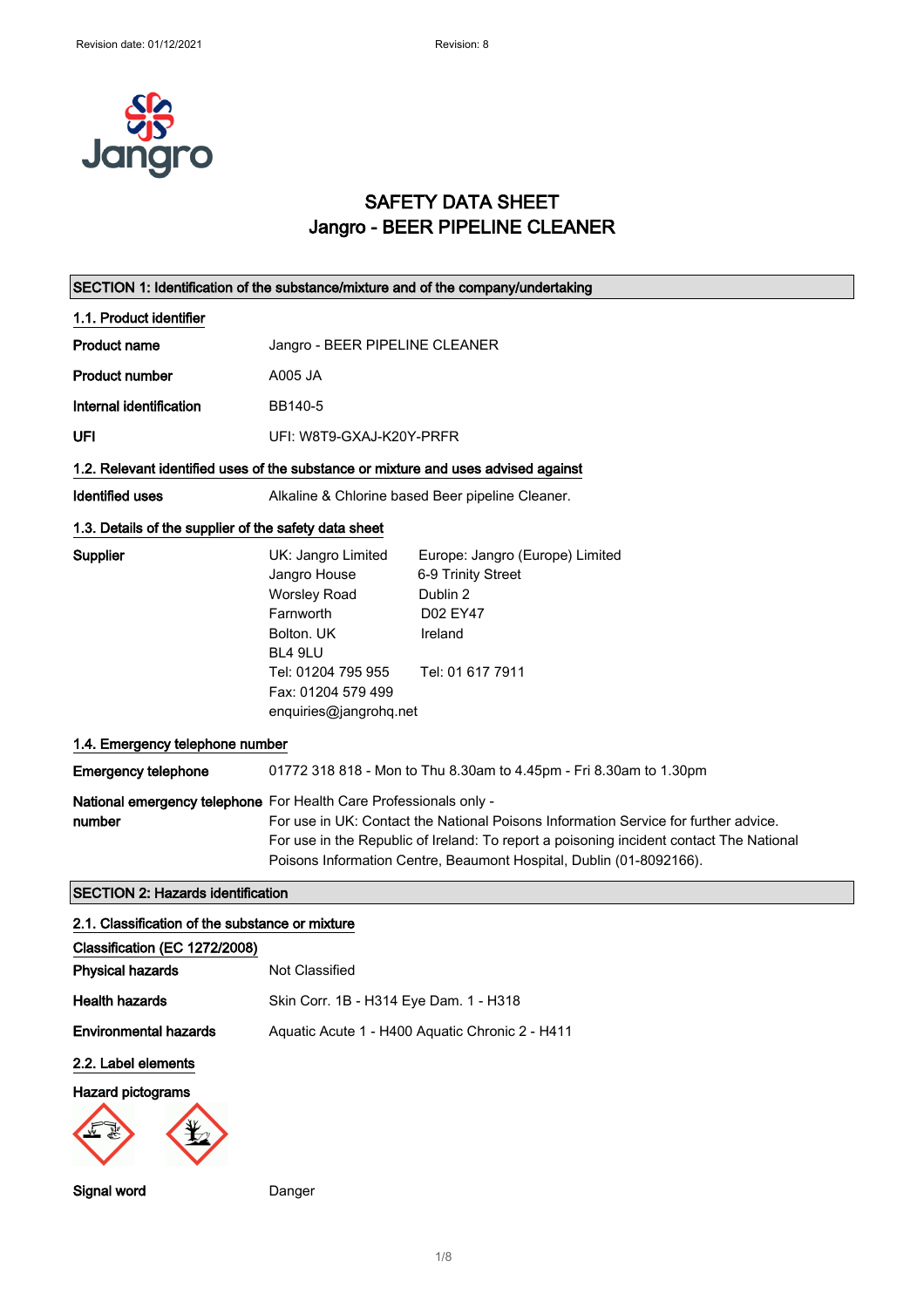| <b>Hazard statements</b>          | H314 Causes severe skin burns and eye damage.<br>H400 Very toxic to aquatic life.<br>H411 Toxic to aquatic life with long lasting effects.                                                                                                                                                                                                                                                                                                                                                                                                                                                                                                                                                                                                                                                                                                                              |
|-----------------------------------|-------------------------------------------------------------------------------------------------------------------------------------------------------------------------------------------------------------------------------------------------------------------------------------------------------------------------------------------------------------------------------------------------------------------------------------------------------------------------------------------------------------------------------------------------------------------------------------------------------------------------------------------------------------------------------------------------------------------------------------------------------------------------------------------------------------------------------------------------------------------------|
| <b>Precautionary statements</b>   | P <sub>102</sub> Keep out of reach of children.<br>Do not mix with other products especially acidic products.<br>P <sub>260</sub> Do not breathe mist.<br>P280 Wear protective gloves/ protective clothing/ eye protection/ face protection.<br>P235+P410 Keep cool. Protect from sunlight.<br>P301+P330+P331 IF SWALLOWED: Rinse mouth. Do NOT induce vomiting.<br>P303+P361+P353 IF ON SKIN (or hair): Take off immediately all contaminated clothing.<br>Rinse skin with water or shower.<br>P304+P340 IF INHALED: Remove person to fresh air and keep comfortable for breathing.<br>P305+P351+P338 IF IN EYES: Rinse cautiously with water for several minutes. Remove<br>contact lenses, if present and easy to do. Continue rinsing.<br>P315 Get immediate medical advice/attention.<br>P501 Dispose of contents/ container in accordance with local regulations. |
| Supplemental label<br>information | EUH031 Contact with acids liberates toxic gas.                                                                                                                                                                                                                                                                                                                                                                                                                                                                                                                                                                                                                                                                                                                                                                                                                          |
| Contains                          | SODIUM HYDROXIDE, SODIUM HYPOCHLORITE SOLUTION,  % CI ACTIVE                                                                                                                                                                                                                                                                                                                                                                                                                                                                                                                                                                                                                                                                                                                                                                                                            |

### 2.3. Other hazards

This product does not contain any substances classified as PBT or vPvB.

| SECTION 3: Composition/information on ingredients |                                                                                                                      |                                                      |          |
|---------------------------------------------------|----------------------------------------------------------------------------------------------------------------------|------------------------------------------------------|----------|
| 3.2. Mixtures                                     |                                                                                                                      |                                                      |          |
| <b>SODIUM HYDROXIDE</b>                           |                                                                                                                      |                                                      | $3 - 5%$ |
|                                                   |                                                                                                                      |                                                      |          |
| CAS number: 1310-73-2                             | EC number: 215-185-5                                                                                                 | REACH registration number: 01-<br>2119457892-27-xxxx |          |
|                                                   | Spec Conc Limits :- Skin Corr. 1A (H314) >= 5 %, Skin Corr. 1B (H314) >=2% <5 %, Skin Irrit. 2 (H315) >=0.5%<2%, Eye |                                                      |          |
| Irrit. 2 (H319) >=0.5% <2%                        |                                                                                                                      |                                                      |          |
|                                                   |                                                                                                                      |                                                      |          |
| Classification<br>Met. Corr. 1 - H290             |                                                                                                                      |                                                      |          |
| Skin Corr. 1A - H314                              |                                                                                                                      |                                                      |          |
| Eye Dam. 1 - H318                                 |                                                                                                                      |                                                      |          |
|                                                   |                                                                                                                      |                                                      |          |
| SODIUM HYPOCHLORITE SOLUTION,  % CI ACTIVE        |                                                                                                                      |                                                      | $1 - 3%$ |
| CAS number: 7681-52-9                             | EC number: 231-668-3                                                                                                 |                                                      |          |
| M factor (Acute) = $10$                           | M factor (Chronic) = $1$                                                                                             |                                                      |          |
| Spec Conc Limits :- EUH031: ≥ 5%                  |                                                                                                                      |                                                      |          |
| Classification                                    |                                                                                                                      |                                                      |          |
| Met. Corr. 1 - H290                               |                                                                                                                      |                                                      |          |
| Skin Corr. 1B - H314                              |                                                                                                                      |                                                      |          |
| Eye Dam. 1 - H318                                 |                                                                                                                      |                                                      |          |
| <b>STOT SE 3 - H335</b>                           |                                                                                                                      |                                                      |          |
| Aquatic Acute 1 - H400                            |                                                                                                                      |                                                      |          |
| Aquatic Chronic 1 - H410                          |                                                                                                                      |                                                      |          |
|                                                   |                                                                                                                      |                                                      |          |

٦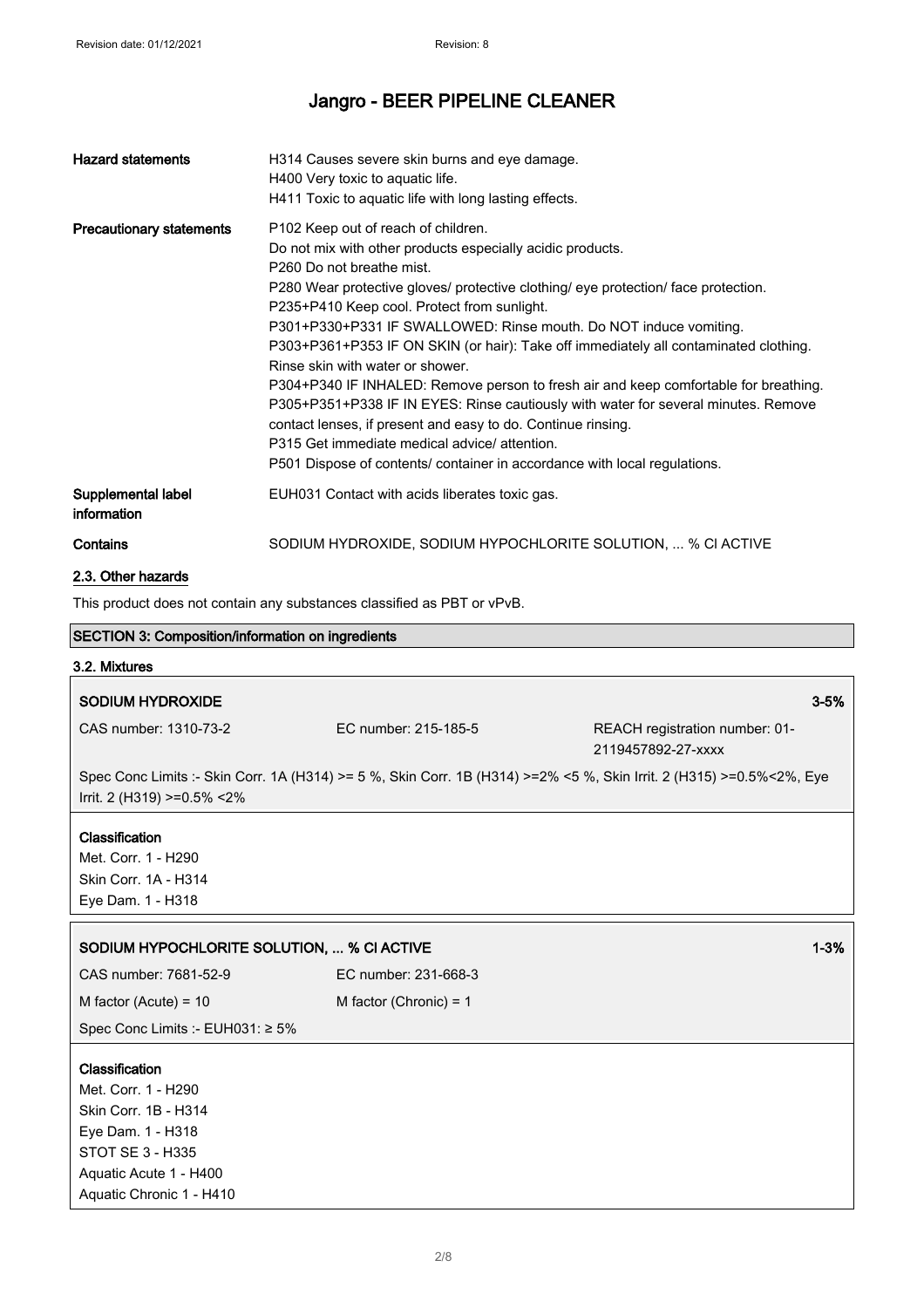The Full Text for all R-Phrases and Hazard Statements are Displayed in Section 16.

| <b>SECTION 4: First aid measures</b>                       |                                                                                                                                                                                                                                                |  |
|------------------------------------------------------------|------------------------------------------------------------------------------------------------------------------------------------------------------------------------------------------------------------------------------------------------|--|
| 4.1. Description of first aid measures                     |                                                                                                                                                                                                                                                |  |
| Inhalation                                                 | Unlikely route of exposure as the product does not contain volatile substances. If spray/mist<br>has been inhaled, proceed as follows. Move affected person to fresh air and keep warm and<br>at rest in a position comfortable for breathing. |  |
| Ingestion                                                  | Do not induce vomiting. Rinse mouth thoroughly with water. Give plenty of water to drink. Get<br>medical attention immediately.                                                                                                                |  |
| <b>Skin contact</b>                                        | Wash with plenty of water. Get medical attention promptly if symptoms occur after washing.                                                                                                                                                     |  |
| Eye contact                                                | Rinse immediately with plenty of water. Remove any contact lenses and open eyelids wide<br>apart. Get medical attention immediately. Continue to rinse.                                                                                        |  |
|                                                            | 4.2. Most important symptoms and effects, both acute and delayed                                                                                                                                                                               |  |
| <b>General information</b>                                 | The severity of the symptoms described will vary dependent on the concentration and the<br>length of exposure.                                                                                                                                 |  |
| Inhalation                                                 | Irritation of nose, throat and airway.                                                                                                                                                                                                         |  |
| Ingestion                                                  | May cause chemical burns in mouth and throat.                                                                                                                                                                                                  |  |
| Skin contact                                               | Burning pain and severe corrosive skin damage. May cause serious chemical burns to the<br>skin.                                                                                                                                                |  |
| Eye contact                                                | Severe irritation, burning and tearing. Prolonged contact causes serious eye and tissue<br>damage.                                                                                                                                             |  |
|                                                            | 4.3. Indication of any immediate medical attention and special treatment needed                                                                                                                                                                |  |
| Notes for the doctor                                       | Treat symptomatically.                                                                                                                                                                                                                         |  |
| <b>SECTION 5: Firefighting measures</b>                    |                                                                                                                                                                                                                                                |  |
| 5.1. Extinguishing media                                   |                                                                                                                                                                                                                                                |  |
| Suitable extinguishing media                               | The product is not flammable. Use fire-extinguishing media suitable for the surrounding fire.                                                                                                                                                  |  |
| 5.2. Special hazards arising from the substance or mixture |                                                                                                                                                                                                                                                |  |
| Specific hazards                                           | Thermal decomposition or combustion products may include the following substances:<br>Irritating gases or vapours.                                                                                                                             |  |
| 5.3. Advice for firefighters                               |                                                                                                                                                                                                                                                |  |
| Special protective equipment<br>for firefighters           | Wear positive-pressure self-contained breathing apparatus (SCBA) and appropriate protective<br>clothing.                                                                                                                                       |  |
| <b>SECTION 6: Accidental release measures</b>              |                                                                                                                                                                                                                                                |  |
|                                                            | 6.1. Personal precautions, protective equipment and emergency procedures                                                                                                                                                                       |  |
| <b>Personal precautions</b>                                | Wear protective clothing, gloves, eye and face protection. For personal protection, see<br>Section 8.                                                                                                                                          |  |
| 6.2. Environmental precautions                             |                                                                                                                                                                                                                                                |  |
| <b>Environmental precautions</b>                           | Dangerous for the environment. Spillages or uncontrolled discharges into watercourses must<br>be reported immediately to the Environmental Agency or other appropriate regulatory body.                                                        |  |

#### 6.3. Methods and material for containment and cleaning up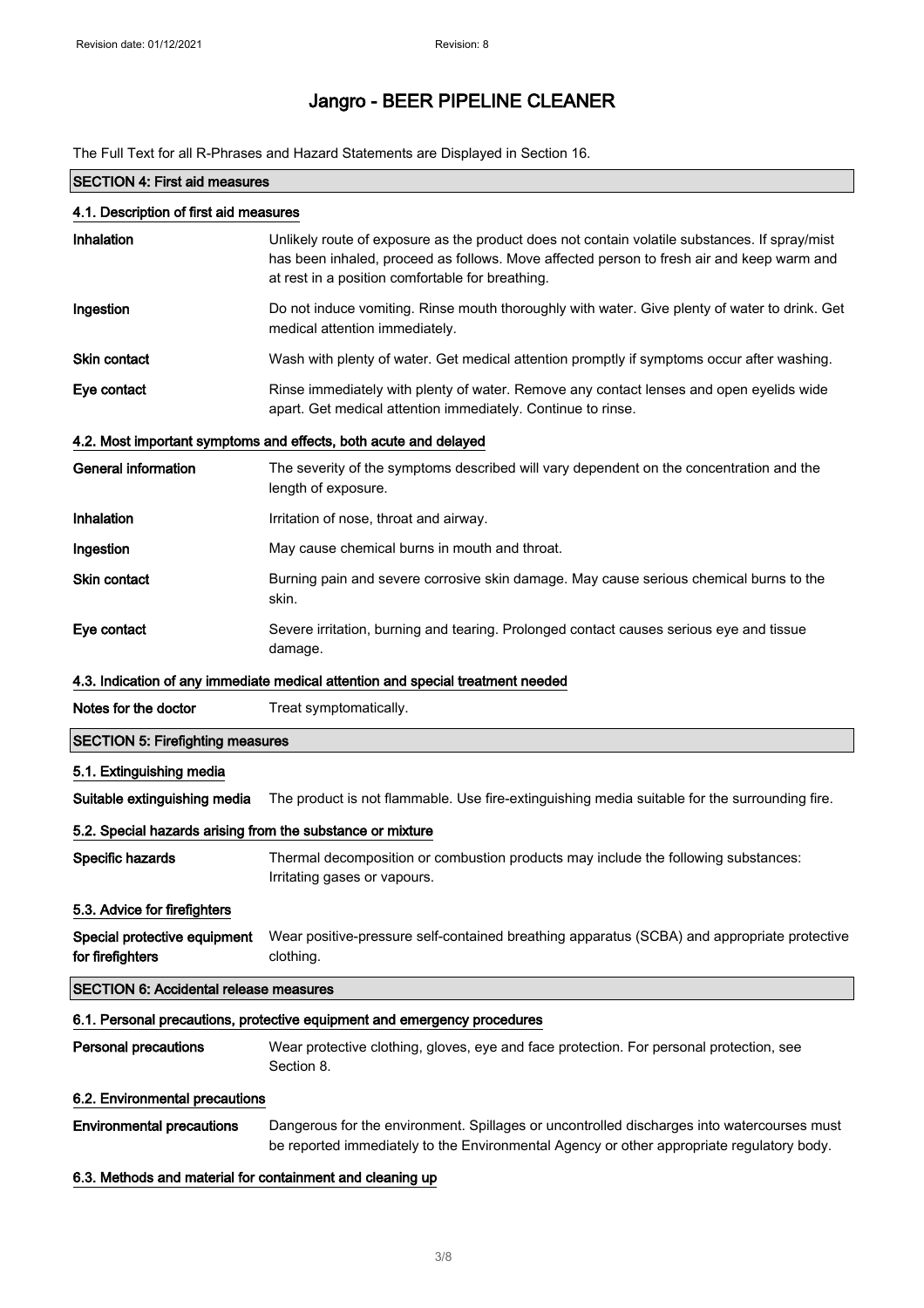| Methods for cleaning up                                                                           | Small Spillages: Flush away spillage with plenty of water. Large Spillages: Contain and<br>absorb spillage with sand, earth or other non-combustible material. Collect and place in<br>suitable waste disposal containers and seal securely. |  |
|---------------------------------------------------------------------------------------------------|----------------------------------------------------------------------------------------------------------------------------------------------------------------------------------------------------------------------------------------------|--|
| 6.4. Reference to other sections                                                                  |                                                                                                                                                                                                                                              |  |
| Reference to other sections                                                                       | For personal protection, see Section 8.                                                                                                                                                                                                      |  |
| <b>SECTION 7: Handling and storage</b>                                                            |                                                                                                                                                                                                                                              |  |
| 7.1. Precautions for safe handling                                                                |                                                                                                                                                                                                                                              |  |
| <b>Usage precautions</b>                                                                          | Wear protective clothing, gloves, eye and face protection.                                                                                                                                                                                   |  |
|                                                                                                   | 7.2. Conditions for safe storage, including any incompatibilities                                                                                                                                                                            |  |
| <b>Storage precautions</b>                                                                        | Keep only in the original container in a cool, well-ventilated place. Protect from sunlight. Store<br>away from the following materials: Acids.                                                                                              |  |
| 7.3. Specific end use(s)                                                                          |                                                                                                                                                                                                                                              |  |
| Specific end use(s)                                                                               | The identified uses for this product are detailed in Section 1.2.                                                                                                                                                                            |  |
| Usage description                                                                                 | See Product Information Sheet & Label for detailed use of this product.                                                                                                                                                                      |  |
| <b>SECTION 8: Exposure controls/Personal protection</b>                                           |                                                                                                                                                                                                                                              |  |
| 8.1. Control parameters                                                                           |                                                                                                                                                                                                                                              |  |
| Occupational exposure limits<br>SODIUM HYDROXIDE                                                  |                                                                                                                                                                                                                                              |  |
| Short-term exposure limit (15-minute): WEL 2 mg/m <sup>3</sup><br>WEL = Workplace Exposure Limit. |                                                                                                                                                                                                                                              |  |
| 8.2. Exposure controls                                                                            |                                                                                                                                                                                                                                              |  |
| Protective equipment                                                                              |                                                                                                                                                                                                                                              |  |
| Appropriate engineering<br>controls                                                               | Not relevant.                                                                                                                                                                                                                                |  |
| Eye/face protection                                                                               | The following protection should be worn: Chemical splash goggles or face shield.                                                                                                                                                             |  |
| Hand protection                                                                                   | Wear protective gloves. (Household rubber gloves.)                                                                                                                                                                                           |  |
| Other skin and body<br>protection                                                                 | Wear suitable protective clothing as protection against splashing or contamination.                                                                                                                                                          |  |
| <b>Respiratory protection</b>                                                                     | Respiratory protection not required.                                                                                                                                                                                                         |  |
| <b>SECTION 9: Physical and chemical properties</b>                                                |                                                                                                                                                                                                                                              |  |
| 9.1. Information on basic physical and chemical properties                                        |                                                                                                                                                                                                                                              |  |
| Appearance                                                                                        | Liquid.                                                                                                                                                                                                                                      |  |
| Colour                                                                                            | Clear. Colourless.                                                                                                                                                                                                                           |  |
| Odour                                                                                             | Chlorine.                                                                                                                                                                                                                                    |  |
| pH                                                                                                | pH (diluted solution): 12.30 @1:80                                                                                                                                                                                                           |  |
| <b>Melting point</b>                                                                              | $-3^{\circ}$ C                                                                                                                                                                                                                               |  |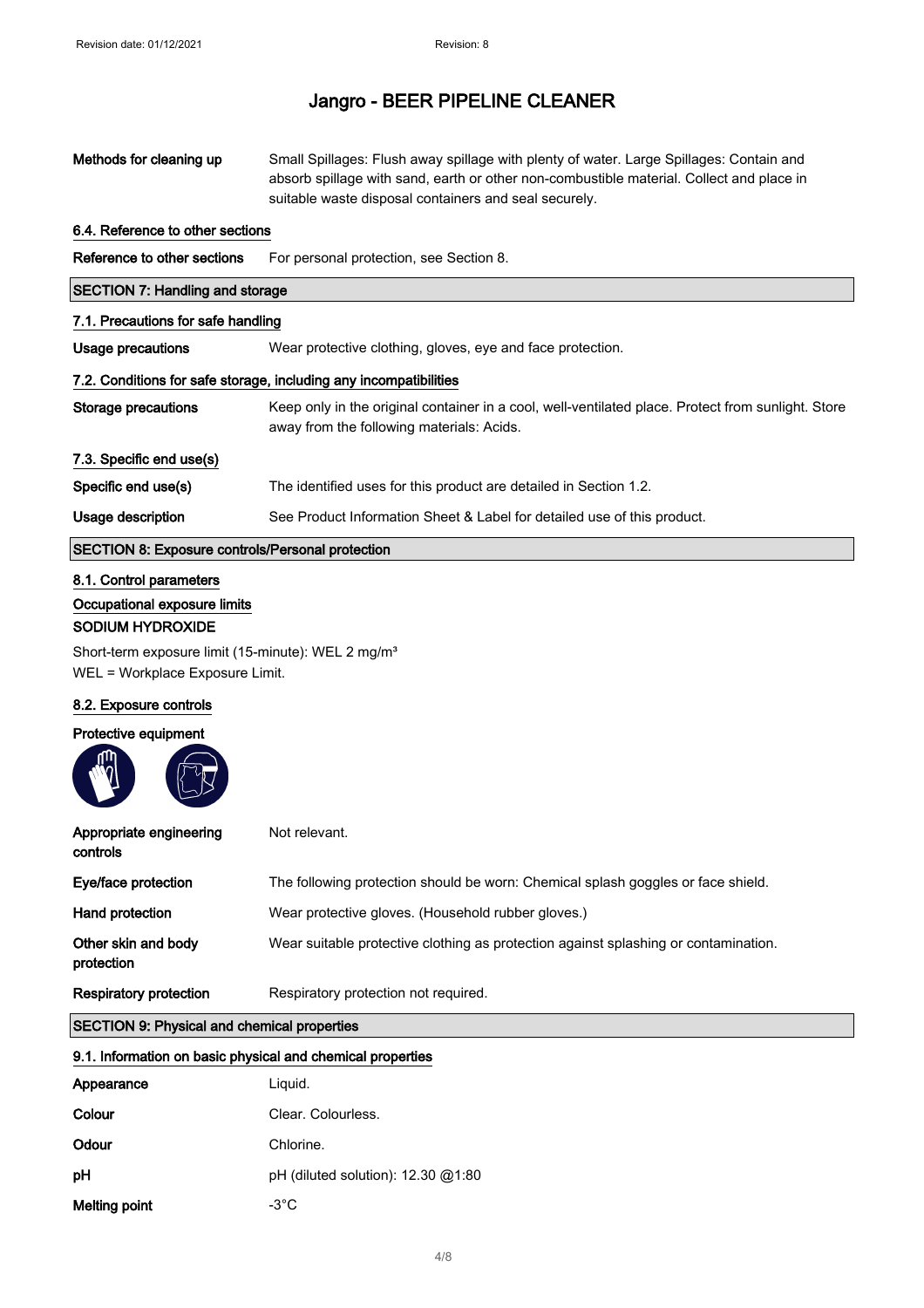| Initial boiling point and range              | 102°C @ 760 mm Hg                                                                                                                                                                                                                                                                                                    |
|----------------------------------------------|----------------------------------------------------------------------------------------------------------------------------------------------------------------------------------------------------------------------------------------------------------------------------------------------------------------------|
| Flash point                                  | Boils without flashing.                                                                                                                                                                                                                                                                                              |
| <b>Relative density</b>                      | 1.120 @ 20°C                                                                                                                                                                                                                                                                                                         |
| Solubility(ies)                              | Soluble in water.                                                                                                                                                                                                                                                                                                    |
| 9.2. Other information                       |                                                                                                                                                                                                                                                                                                                      |
| Other information                            | None.                                                                                                                                                                                                                                                                                                                |
| <b>SECTION 10: Stability and reactivity</b>  |                                                                                                                                                                                                                                                                                                                      |
| 10.1. Reactivity                             |                                                                                                                                                                                                                                                                                                                      |
| <b>Reactivity</b>                            | Generates toxic gas in contact with acid.                                                                                                                                                                                                                                                                            |
| 10.2. Chemical stability                     |                                                                                                                                                                                                                                                                                                                      |
| <b>Stability</b>                             | Inadequately vented containers may become pressurised.                                                                                                                                                                                                                                                               |
| 10.3. Possibility of hazardous reactions     |                                                                                                                                                                                                                                                                                                                      |
| Possibility of hazardous<br>reactions        | See sections 10.1, 10.4 & 10.5                                                                                                                                                                                                                                                                                       |
| 10.4. Conditions to avoid                    |                                                                                                                                                                                                                                                                                                                      |
| <b>Conditions to avoid</b>                   | Avoid exposure to high temperatures or direct sunlight.                                                                                                                                                                                                                                                              |
| 10.5. Incompatible materials                 |                                                                                                                                                                                                                                                                                                                      |
| Materials to avoid                           | Strong acids. Aluminium, Tin, Zinc and their alloys.                                                                                                                                                                                                                                                                 |
| 10.6. Hazardous decomposition products       |                                                                                                                                                                                                                                                                                                                      |
| Hazardous decomposition<br>products          | Toxic chlorine gas is released if product is mixed with acidic materials. When heated,<br>vapours/gases hazardous to health may be formed.                                                                                                                                                                           |
| <b>SECTION 11: Toxicological information</b> |                                                                                                                                                                                                                                                                                                                      |
| 11.1. Information on toxicological effects   |                                                                                                                                                                                                                                                                                                                      |
| <b>Toxicological effects</b>                 | We have not carried out any animal testing for this product. Any ATE figures quoted below are<br>from Toxicity Classifications that have been carried out using ATE (Acute Toxicity Estimate)<br>Calculation Method using LD50 or ATE figures provided by the Raw Material Manufacturer.                             |
| <b>SECTION 12: Ecological information</b>    |                                                                                                                                                                                                                                                                                                                      |
| Ecotoxicity                                  | Dangerous for the environment. Very toxic to aquatic life. Toxic to aquatic life with long lasting<br>effects. Another potential hazard is from the alkalinity of the product.                                                                                                                                       |
| 12.1. Toxicity                               |                                                                                                                                                                                                                                                                                                                      |
| <b>Toxicity</b>                              | We have not carried out any Aquatic testing, therefore we have no Aquatic Toxicity Data<br>specifically for this product. The Aquatic Toxicity Data, where provided by the raw material<br>manufacturer for ingredients with aquatic toxicity, can be made available on request. Very<br>toxic to aquatic organisms. |
| 12.2. Persistence and degradability          |                                                                                                                                                                                                                                                                                                                      |
|                                              | Persistence and degradability Sequestrant is readily degraded during biological effluent treatment processes.                                                                                                                                                                                                        |
| 12.3. Bioaccumulative potential              |                                                                                                                                                                                                                                                                                                                      |
| <b>Bioaccumulative potential</b>             | The product does not contain any substances expected to be bioaccumulating.                                                                                                                                                                                                                                          |
| 12.4. Mobility in soil                       |                                                                                                                                                                                                                                                                                                                      |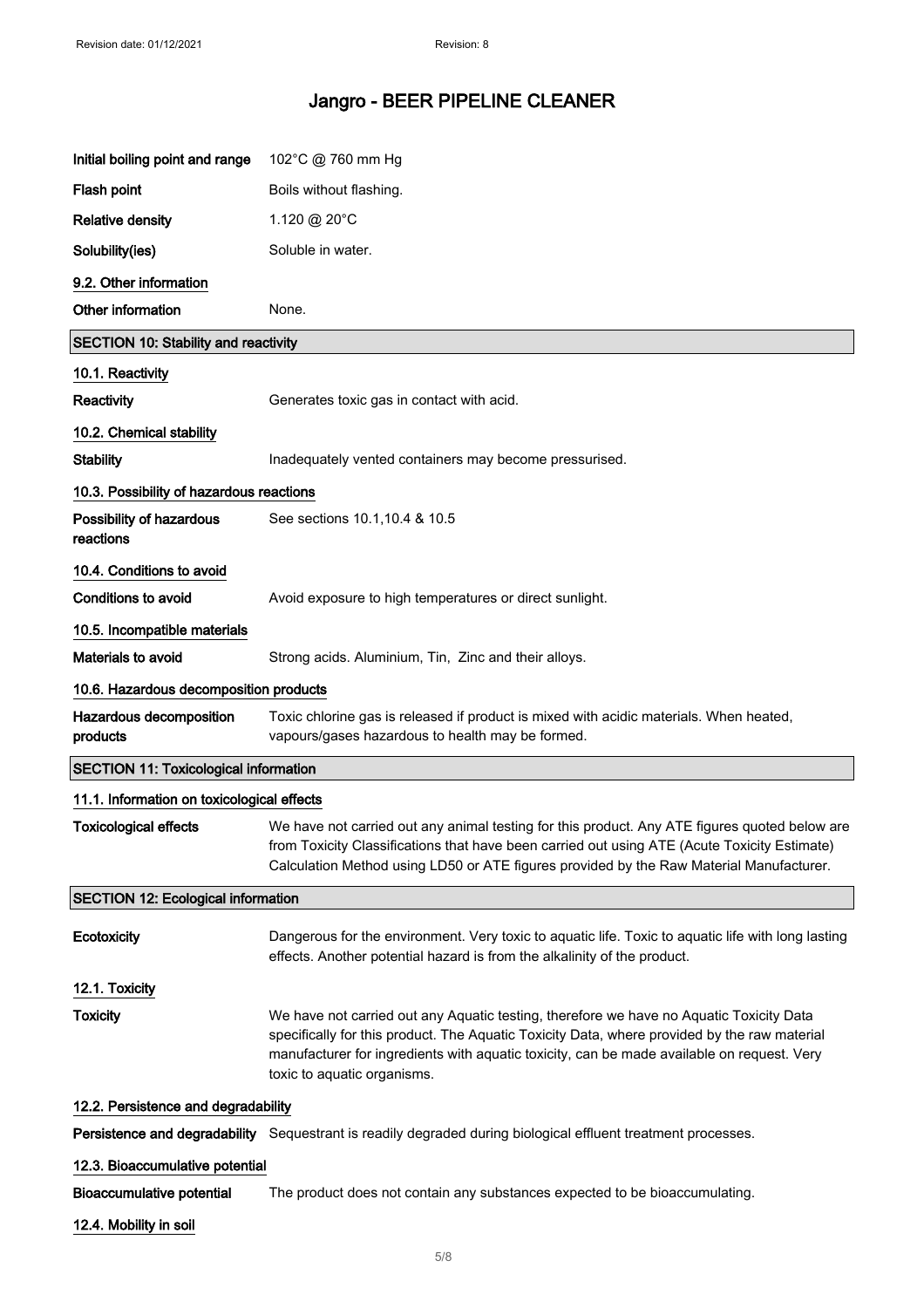| <b>Mobility</b>                            | Not known.                                                                                                                                                                                                                                                       |
|--------------------------------------------|------------------------------------------------------------------------------------------------------------------------------------------------------------------------------------------------------------------------------------------------------------------|
| 12.5. Results of PBT and vPvB assessment   |                                                                                                                                                                                                                                                                  |
| Results of PBT and vPvB<br>assessment      | This product does not contain any substances classified as PBT or vPvB.                                                                                                                                                                                          |
| 12.6. Other adverse effects                |                                                                                                                                                                                                                                                                  |
| Other adverse effects                      | Not known.                                                                                                                                                                                                                                                       |
| <b>SECTION 13: Disposal considerations</b> |                                                                                                                                                                                                                                                                  |
| 13.1. Waste treatment methods              |                                                                                                                                                                                                                                                                  |
| <b>Disposal methods</b>                    | Discharge used solutions to drain. Small amounts (less than 5 Litres) of unwanted product<br>may be flushed with water to sewer. Larger volumes must be sent for disposal as special<br>waste. Rinse out empty container with water and consign to normal waste. |
| <b>SECTION 14: Transport information</b>   |                                                                                                                                                                                                                                                                  |
| 14.1. UN number                            |                                                                                                                                                                                                                                                                  |
| UN No. (ADR/RID)                           | 1719                                                                                                                                                                                                                                                             |
| UN No. (IMDG)                              | 1719                                                                                                                                                                                                                                                             |
| UN No. (ICAO)                              | 1719                                                                                                                                                                                                                                                             |
| 14.2. UN proper shipping name              |                                                                                                                                                                                                                                                                  |
| Proper shipping name<br>(ADR/RID)          | CAUSTIC ALKALINE LIQUID, N.O.S. (sodium hydroxide solution and hypochlorite solution)                                                                                                                                                                            |
|                                            | Proper shipping name (IMDG) CAUSTIC ALKALINE LIQUID, N.O.S. (sodium hydroxide solution and hypochlorite solution)                                                                                                                                                |
|                                            | Proper shipping name (ICAO) CAUSTIC ALKALINE LIQUID, N.O.S. (sodium hydroxide solution and hypochlorite solution)                                                                                                                                                |
| 14.3. Transport hazard class(es)           |                                                                                                                                                                                                                                                                  |
| <b>ADR/RID class</b>                       | Class 8: Corrosive substances.                                                                                                                                                                                                                                   |
| <b>ADR/RID label</b>                       | 8                                                                                                                                                                                                                                                                |
| <b>IMDG class</b>                          | Class 8: Corrosive substances.                                                                                                                                                                                                                                   |
| ICAO class/division                        | Class 8: Corrosive substances.                                                                                                                                                                                                                                   |
| <b>Transport labels</b>                    |                                                                                                                                                                                                                                                                  |
|                                            |                                                                                                                                                                                                                                                                  |
| 14.4. Packing group                        |                                                                                                                                                                                                                                                                  |
| ADR/RID packing group                      | Ш                                                                                                                                                                                                                                                                |
| <b>IMDG packing group</b>                  | Ш                                                                                                                                                                                                                                                                |
| ICAO packing group                         | Ш                                                                                                                                                                                                                                                                |
| 14.5. Environmental hazards                |                                                                                                                                                                                                                                                                  |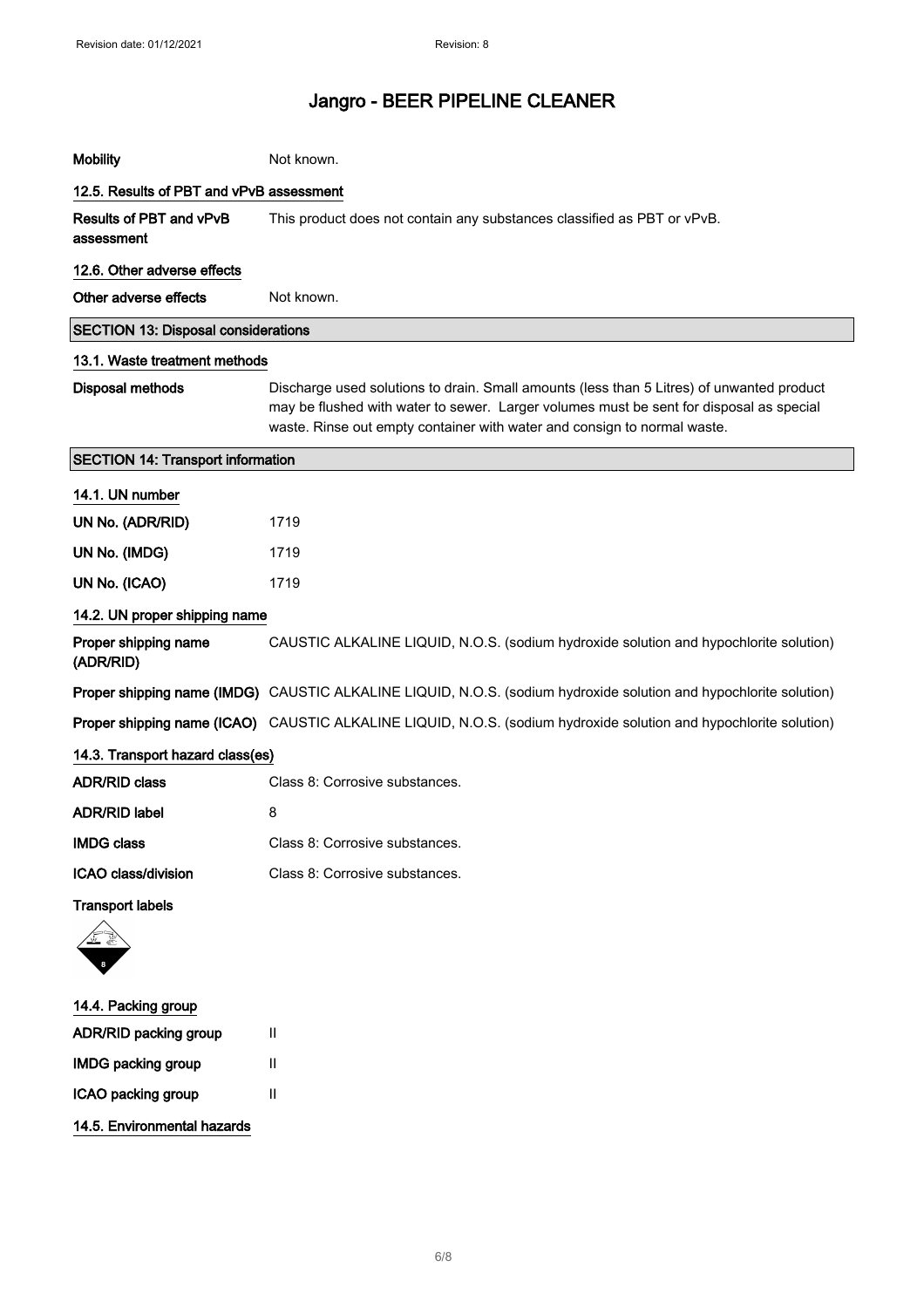#### Environmentally hazardous substance/marine pollutant



#### 14.6. Special precautions for user

EmS F-A, S-B

Tunnel restriction code (E)

#### 14.7. Transport in bulk according to Annex II of MARPOL and the IBC Code

Transport in bulk according to Not relevant. for a packaged product. Annex II of MARPOL 73/78 and the IBC Code

#### SECTION 15: Regulatory information

#### 15.1. Safety, health and environmental regulations/legislation specific for the substance or mixture

| <b>EU</b> legislation | Safety Data Sheet prepared in accordance with EU Regulation: "REACH Commission             |
|-----------------------|--------------------------------------------------------------------------------------------|
|                       | Regulation (EU) No 2015/830 (which amends Regulation (EC) No 453/2010 & 1907/2006)."       |
|                       | and UK Regulation: "SI 2020 No. 1577 - The REACH etc. (Amendment etc.) (EU Exit)           |
|                       | Regulations 2020.".                                                                        |
|                       | The product is as classified under - EU GHS: CLP - "Regulation (EC) No 1272/2008           |
|                       | classification, labelling & packaging of substances & mixtures." and UK GHS: "SI 2020 No.  |
|                       | 1567 - The Chemicals (Health and Safety) and Genetically Modified Organisms (Contained     |
|                       | Use) (Amendment etc.) (EU Exit) Regulations 2020.".                                        |
|                       | Ingredients are listed with classification under - EU GHS: CLP - "Regulation (EC) No       |
|                       | 1272/2008 classification, labelling & packaging of substances & mixtures." and UK GHS: "SI |
|                       | 2020 No. 1567 - The Chemicals (Health and Safety) and Genetically Modified Organisms       |
|                       | (Contained Use) (Amendment etc.) (EU Exit) Regulations 2020.".                             |

#### 15.2. Chemical safety assessment

No chemical safety assessment has been carried out as not applicable as this product is a mixture.

#### SECTION 16: Other information

| Abbreviations and acronyms<br>used in the safety data sheet | PBT: Persistent, Bioaccumulative and Toxic substance.<br>vPvB: Very Persistent and Very Bioaccumulative.<br>ATE: Acute Toxicity Estimate.<br>ADR: European Agreement concerning the International Carriage of Dangerous Goods by<br>Road.<br>IMDG: International Maritime Dangerous Goods.<br>ICAO: Technical Instructions for the Safe Transport of Dangerous Goods by Air.<br>REACH: Registration, Evaluation, Authorisation and Restriction of Chemicals Regulation<br>(EC) No 1907/2006.<br>GHS: Globally Harmonized System.<br>Spec Conc Limits = Specific Concentration Limits. |
|-------------------------------------------------------------|---------------------------------------------------------------------------------------------------------------------------------------------------------------------------------------------------------------------------------------------------------------------------------------------------------------------------------------------------------------------------------------------------------------------------------------------------------------------------------------------------------------------------------------------------------------------------------------|
| <b>Classification abbreviations</b><br>and acronyms         | Aquatic Acute = Hazardous to the aquatic environment (acute)<br>Aquatic Chronic = Hazardous to the aquatic environment (chronic)<br>Eye Dam. = Serious eye damage<br>Eye Irrit. $=$ Eye irritation<br>Met. Corr. = Corrosive to metals<br>Skin Corr. = Skin corrosion<br>Skin Irrit. = Skin irritation                                                                                                                                                                                                                                                                                |